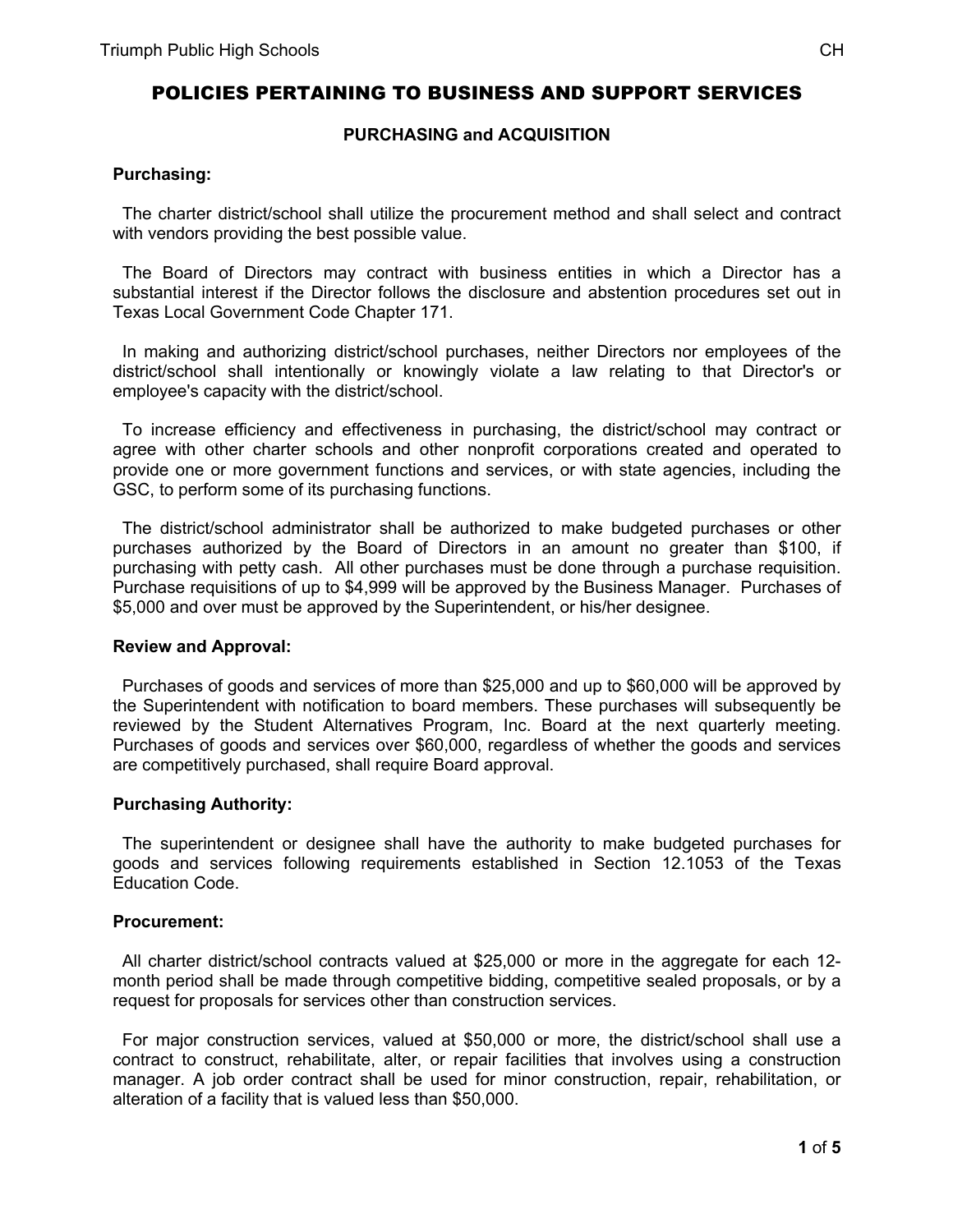Contracts for professional services, including the services of an architect, attorney, fiscal agent, financial consultant, or technology consultant, are exempt from the bidding process. These contracts can be procured in a manner provided by section 2254.003 of the Government Code, that is, on the basis of demonstrated competence and qualifications to perform the services, and for a fair and reasonable price.

# **Competitive Bidding:**

 If competitive bidding is chosen as the purchasing method, the Superintendent or designee shall prepare bid specifications. All bids shall be submitted in sealed envelopes, plainly marked with the name of the bidder and the time of opening. All bidders shall be invited to attend the bid opening. Any bid may be withdrawn prior to the scheduled time for opening. Bids received after the specified time shall not be considered. The district/school may reject any and all bids.

# **Competitive Sealed Proposals:**

 If competitive sealed proposals are chosen as the purchasing method, the Superintendent or designee shall prepare the request for proposals and/or specifications for items to be purchased. All proposals shall be submitted in sealed envelopes, plainly marked with the name of the proposer and the time of opening. Proposals received after the specified time shall not be considered. Proposals shall be opened at the time specified, and all proposers shall be invited to attend the proposal opening. Proposals may be withdrawn prior to the scheduled time of opening. Changes in the content of a proposal, and in prices, may be negotiated after proposals are opened. The district/school may reject any and all proposals.

# **Factors:**

In awarding a contract, the district/school shall consider the following:

- 1. Purchase price.
- 2. The reputation of the vendor and of the vendor's goods and services.
- 3. The quality of the vendor's goods and services.
- 4. The extent to which the goods or services meet the district's/school's needs.
- 5. The vendor's past relationship with the district/school.

6. The impact on the ability of the district/school to comply with laws relating to historically underutilized businesses.

- 7 The total long-term cost to the district/school to acquire goods or services.
- 8. Any other relevant factor specifically listed in the request for bids or proposals.

# **Notice Publication:**

 Notice of when and where bids or proposals or the responses to a request of qualifications will be received and opened shall be published in the county where the district's/school's central administrative office is located, once a week for at least two weeks prior to the deadline for receiving bids, proposals, or responses to a request for qualifications. If there is no newspaper in that county, the advertising shall be published in a newspaper in the county nearest the county seat of the county in which the district's/school's central administrative office is located.

# **Purchases Valued \$10,000 to \$25,000:**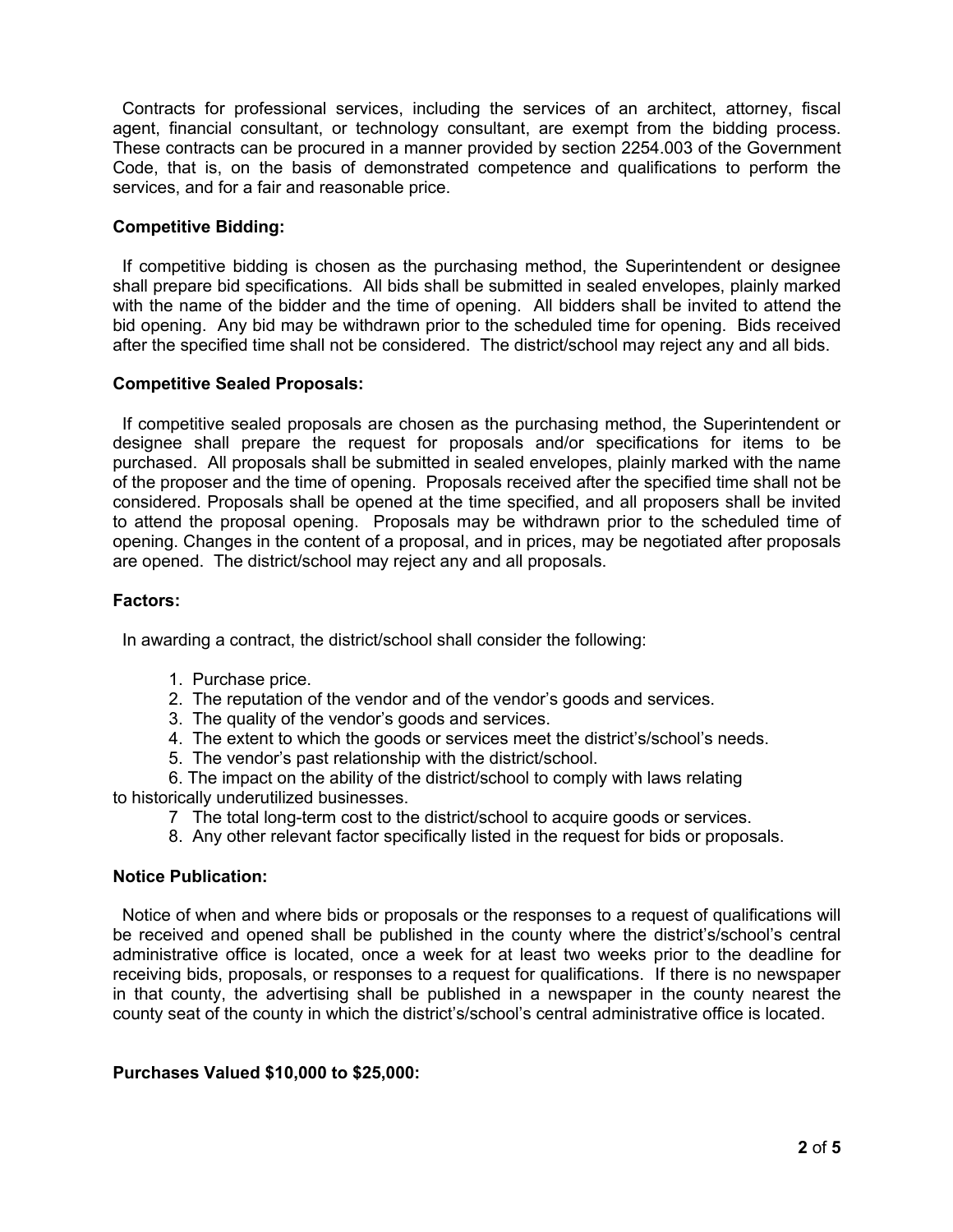When the district/school seeks to purchase personal property of a value of at least \$10,000 but less than \$25,000, in the aggregate, for a 12 month period, the district/school may either purchase those items in accordance with Education Code 44.031 (a) and (b) described above or follow the vendor list procedures described below.

# **Notice:**

 For each 12-month period, the district/school shall publish a notice in two successive issues of any newspaper of general circulation in the county in which the district/school is located. If there is no newspaper in the county in which the district/school is located, the advertising shall be published in a newspaper in the county nearest the county seat of the county in which the district/school is located, specifying the categories of personal property to be purchased and soliciting the names, addresses, and telephone numbers of vendors that are interested in supplying any of the categories to the district/school.

# **Vendor List:**

 For each category, the district/school shall create a vendor list consisting of each vendor that responds to the published notice and any additional vendors the district/school elects to include. Before the district/school makes a purchase from a category of personal property, it must obtain written telephone price quotations from at least three vendors from the list for that category. If fewer than three vendors are on the list, the district/school shall contact each vendor. Whenever possible, telephone quotes should be confirmed in writing by mail or facsimile. The bidding records shall be retained with the district's/school's competitive bid records and are subject to audit. Purchases shall be made from the lowest responsible bidder, except as provided by Education Code 44.033(f)

### **Computers:**

 The district/school may acquire computers and computer-related equipment, including computer software, through the Department of Information Resources (DIR) under contract with the DIR in accordance with Government Code Chapter 2054 and 2157.

### **Cooperative Purchasing Program:**

 The district/school may participate in a cooperative purchasing program with another local government or local cooperative organization. If the district/school does so, it may sign an agreement with another participating local government or a local cooperative stating that the district/school will:

- 1. Designate a person to act on behalf of the district/school in all matters relating to the program.
- 2. Make payments to another participating local government or local cooperative organization or directly under a contract, as provided in the agreement.
- 3. Be responsible for the vendor's compliance.

 If the district/school participates in a cooperative purchasing program, it satisfies any law requiring it to seek competitive bids.

 A district that enters into a purchasing contract valued at \$25,000 or more under Education Code 44.031 (a) (5) (inter-local contract), under Subchapter F, Chapter 271, Local Government Code (cooperative purchasing program), or under any other cooperative purchasing program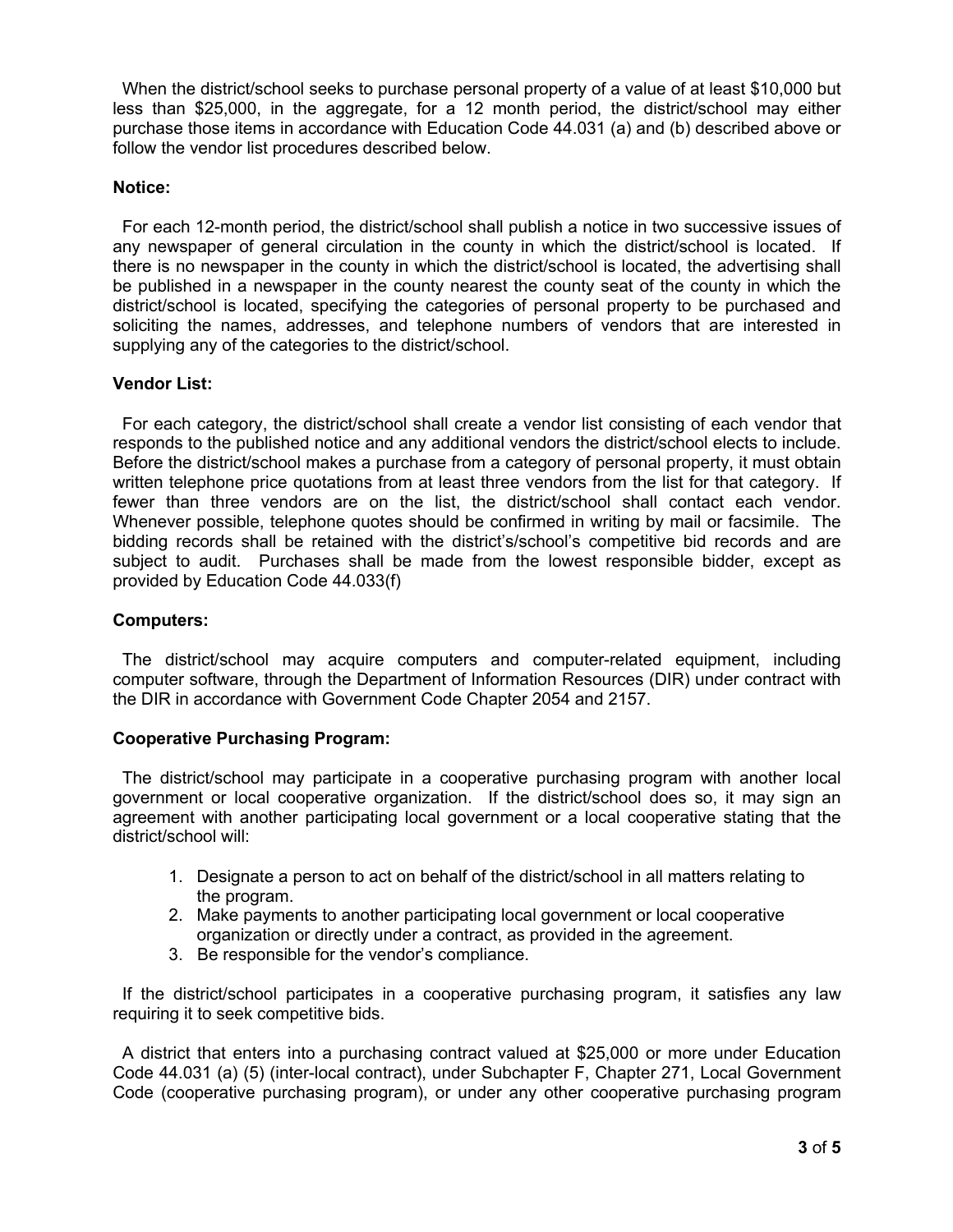authorized for school districts by law shall document any contract related fee, including any management fee, and the purpose of each fee under the contract.

 The amount, purpose, and disposition of any fee described above must be presented in a written report and submitted annually in an open meeting of the Board. The written report must appear as an agenda item. The Commissioner of Education may audit the written report.

#### **Sole Source:**

 Compliance with Education Code 44.031 is not required for purchases that are available from only one source, including:

- 1. An item for which competition is precluded because of a patent, copyright, secret process, or monopoly.
- 2. A film, manuscript, or book.
- 3. A utility service, including electricity, gas, or water.
- 4. A captive replacement part or component of equipment.

 The sole source exception shall not apply to mainframe data processing equipment and peripheral attachment with a single-item purchase price in excess of \$15,000.

#### **Disclosure:**

 The Board of Directors may contract with business entities in which a Director has a substantial interest if the Director follows the disclosure and abstention procedures set out in the Texas Local Government Code Chapter 171.

#### **Responsibility for Debts:**

 The Board shall assume responsibility for debts incurred in the name of the school even if the Board has delegated the power to incur debt to other persons.

#### **Petty Cash Purchases:**

 Purchases may be made using the school's petty cash fund for items needed in an emergency basis, or where time constraints necessitate, but not to exceed \$100. Such purchases must be approved by the Superintendent. Reconciliation and reimbursement of the petty cash fund will be done on a monthly basis (every two pay periods) using the Board approved Petty Cash Reimbursement Form.

#### **Other Purchases:**

 Purchases may be made with personal cash or personal credit cards for the same purpose as using petty cash. These purchases are also limited to \$100, unless prior approval of the Superintendent, or his designee, has been obtained. Reimbursement for such purchases will be done on a bi-monthly basis (with every pay period) using the Board approved Reimbursement Form.

 The school may open credit accounts, with the approval of the Superintendent, or his designee, with vendors dealing in school related supplies and equipment. Purchases made with the school's credit card should be billed directly to the finance office for payment.

#### **Personal Purchases:**